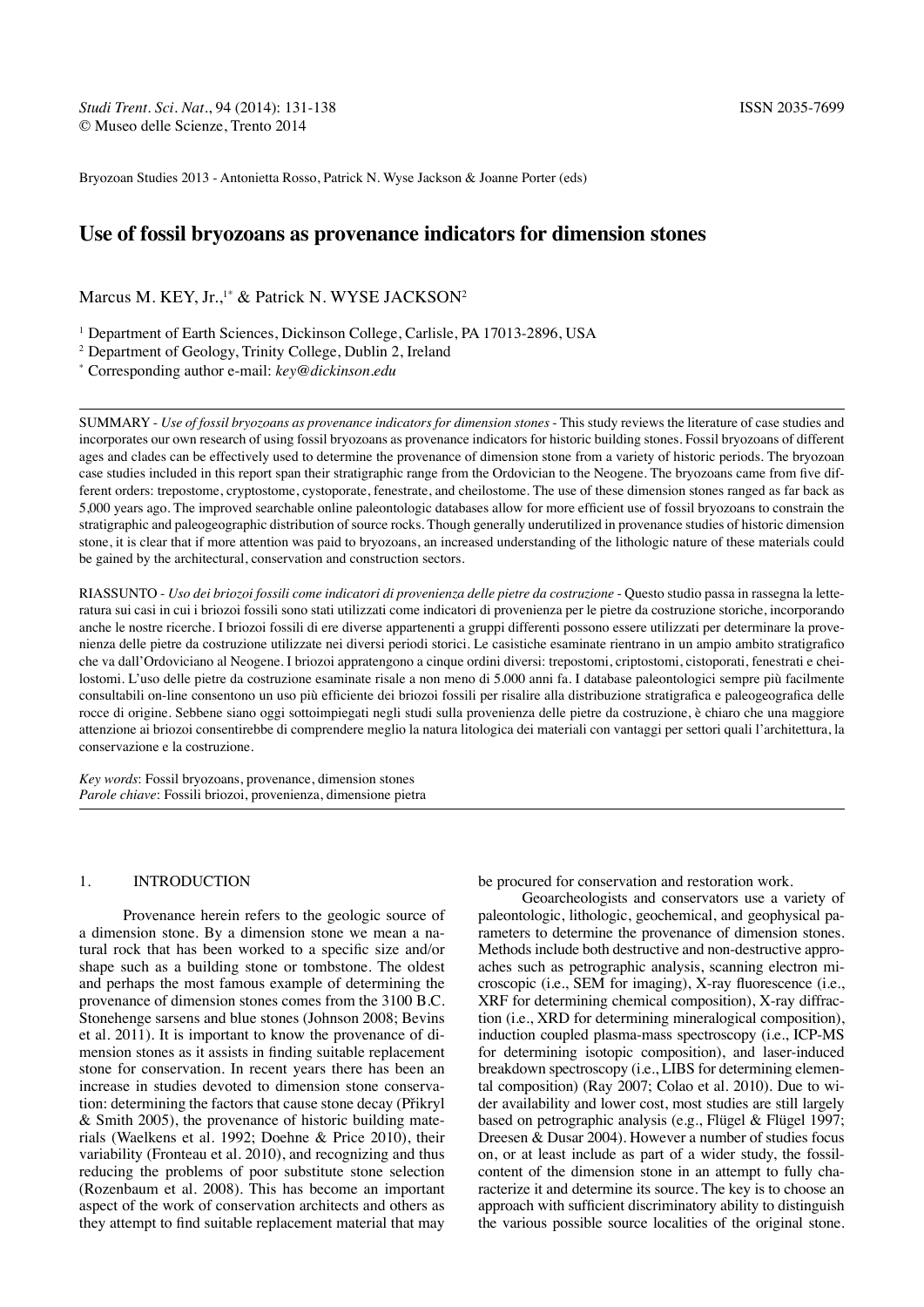

Fig. 1 - Photomicrograph of an oblique longitudinal section through the stenoporid trepostome bryozoan *Stenophragmidium crassimuralis* (Lee, 1912) found in lime mortar of a pre-Romanesque wall below floor of the Cathedral Notre Dame in Tournai, Belgium. The gray infilling is fluorescein isothiocyanate dyed epoxy resin. Provided by Gilles Mertens (KU Leuven, Belgium). *Fig. 1 - Microfotografia di una sezione longitudinale obliqua del briozoo trepostoma stenoporide* Stenophragmidium crassimuralis *(Lee, 1912) trovato in un mortaio in una parete pre-romanica sotto il pavimento della Cattedrale di Notre Dame a Tournai, Belgio. Il riempimento grigio è una resina epossidica colorata con isotiocianato di fluoresceina. Reso disponibile da Gilles Mertens (KU Leuven, Belgio).*

All approaches fail unless the variation within and between replicate specimens is less than that between possible source formations (Rapp & Hill 2006).

Determining provenance is problematic with small dimension stones of valuable buildings or tombstones, so spatial variability becomes a problem. Physical properties, color, texture, and fossil content can vary within and between samples (Barton 1968). Lithic resources vary greatly in texture, color, composition, and if present, fossil content, both horizontally and vertically in a single outcrop (Meeks

2000). This variability makes tracing a stone back to an exact location of a specific outcrop essentially impossible, but it is often possible to attribute it to a particular stratigraphic formation.

This study reviews the use of bryozoan fossils as the discriminating parameter for two reasons. First, the evolutionary process creates species with distinct temporal and geographic distributions. As a result, fossils are often more unique in time and space and thus more useful for sourcing compared to physical or chemical parameters. Second, fossils tend to be relatively unaltered during the manufacturing of the dimension stone, so they can be more easily related back to their source rock. For example, Key et al. (2010) used the occurrence of Lower Cretaceous bivalves in stone floor pavers in an  $18<sup>th</sup>$  century church in Virginia, U.S.A. to determine their source in the Purbeck Limestone Group in Dorset, England.

The authors searched the literature for examples of bryozoans being used as provenance indicators. Other than their own original work included here, examples from the literature are few. One reason is that bryozoan paleontologists are few. For example, the International Paleontological Association's (2011) online list includes only 43 bryozoan workers. As a result, the taxonomy and paleobiogeographic distributions of bryozoan species are not as well-known as other groups. Therefore, their utility as provenance indicators has historically been limited and underutilized by conservators. The lack of workers documenting the stratigraphic distribution of bryozoan species has similarly hampered the earlier promise of bryozoan biostratigraphy (e.g., Merida & Boardman 1967). The situation has greatly improved with centralized searchable paleobiogeographic databases (e.g., Paleobiology Database (Alroy 2000)). The goal of this project is to review the use of bryozoans as provenance indicators using the literature and the authors' own research.

#### 2. fossil bryozoans IN DIMENSION **STONES**

There are a number of bryozoan-rich limestones both in the United States, Europe, and elsewhere that have been utilized over the centuries for dimension stone. The oldest fossil bryozoans we could find in dimension stones are from the Holston Marble (Holston Formation, Middle Ordovician, Tennessee, U.S.A) (Ulrich 1924). It is an attractive decorative stone that is more bryozoan-rich than most other dimension stones (Ruppel & Walker 1982). In Estonia, Upper Ordovician limestone was and remains a commonly used dimension stone. Bryozoan-bearing stone from Vasalemma has been used since the 13<sup>th</sup> century and was favored for use as gravestones throughout Estonia (Perens & Kala 2007) and by builders in St Petersburg and Moscow for use in staircases in public buildings and private residences (Watson 1916). Ernst (2011) exploited the presence of fossil bryozoans to source limestone slabs used to build a cellar in  $\sim$ 1180 AD in Lübeck, Germany. The presence of the trepostome *Monotrypa* cf. *gotlandica* Hennig, 1908 and the cystoporate *Ceramopora perforata* Hennig, 1908 contributed to constraining the source to the Middle Silurian (Wenlockian) Tofta Formation of Gotland Island.

Other Paleozoic bryozoan-bearing dimension stones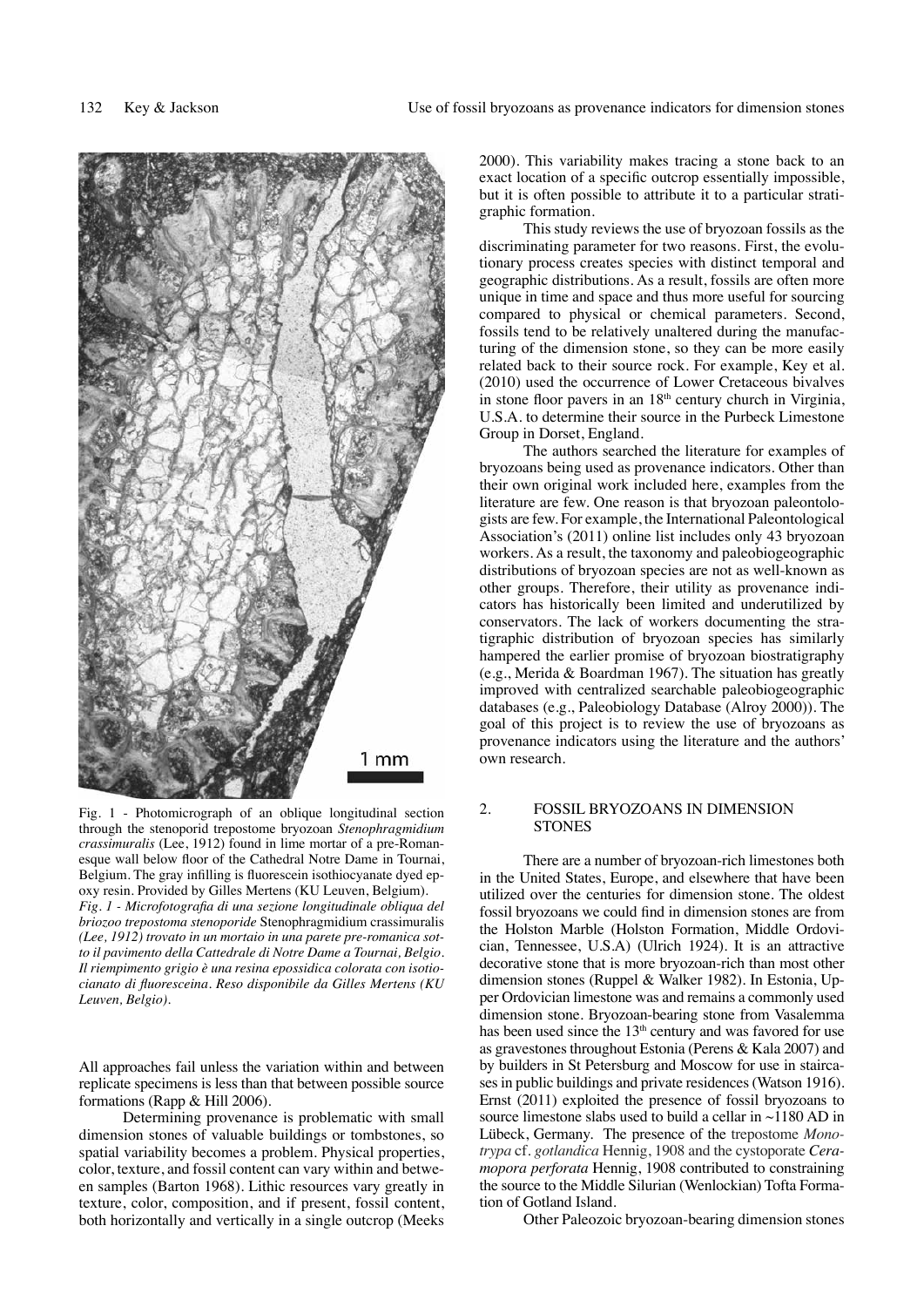

Fig. 2 - Outcrop distribution of Tournaisian and Viséan sediments (shaded areas) in southern Belgium and neighboring countries. Star indicates location of Cathedral Notre Dame in Tournai. Numbers refer to localities in Poty et al. (2006).  $R =$  river; Nether = Netherlands; Ge. = Germany. Modified from Poty et al. (2006).

*Fig. 2 - Distribuzione degli affioramenti dei sedimenti del Turnaisiano e del Viseano (aree ombreggiate) nel Belgio meridionale e nei paesi limitrofi. L'asterisco indica l'ubicazione della Cattedrale di Notre Dame a Tournai. I numeri si riferiscono alle località citate in Poty et al. (2006). R.: fiume; Nether: Olanda; Ge.: Germania.*

include the Silurian Lockport Dolomite used in western New York, U.S.A. for locks on the Erie Canal, and the Devonian Grand Tower Formation of Missouri, U.S.A. that is marketed as the St Genevieve Golden Vein marble (see Hannibal & Schmidt (1992: 11, Fig. 14D) for an example of its use in Cleveland, Ohio, U.S.A.). Probably the most widely used dimension stone in North America is the Lower Carboniferous (Mississippian) Indiana Limestone (Salem Formation) (Patton & Carr 1982). It was used for buildings in all 50 U.S. states including the Empire State Building in New York (Williams 2009). It is easily recognized by its bryozoan fauna which includes characteristic colonies of the fenestellid fenestrate bryozoan *Archimedes* (Cumings et al. 1906). *Archimedes* is also diagnostic of the similarly aged Bangor Limestone of Alabama, U.S.A. (McKinney 1972) which was used in the construction of the U.S. National Gallery of Art in Washington, DC. Another *Archimedes*-bearing Mississippian limestone is the Carthage Limestone, that was quarried at Carthage, Missouri and extensively used in the US mid-west. Aside from being utilized as a dimension stone, this limestone was readily cut into paving tiles; good examples of such use are in the Field Museum of Natural History, Chicago, and the Missouri State Capitol, Jefferson City, Missouri where longitudinal sections of the calcified central spirals of *Archimedes missouriensis* Condra & Elias, 1944 can be easily seen (Nichols, 1930).

Of similar stratigraphic age, but architecturally used much earlier, is the stenoporid trepostome bryozoan *Stenophragmidium crassimuralis* (Lee, 1912) (Fig. 1). It was found below the Cathedral Notre Dame in Tournai, Belgium (Fig. 2) in the unburned mortar that survived lime kiln firing. The mortar was taken from excavations under the present day cathedral floor from a pre-Romanesque wall (Elsen et al. 2004, 2011; Mertens et al. 2009). It most likely came from the local Tournaisian Limestone (Fig. 2) as the genus *Stenophagmidium* has been reported in Belgium by Wyse Jackson (2006) who described the genus as occurring in the lateral equivalent facies to the Waulsortian facies at Furfooz buildup at St Hadelin, near Gendron-Celles, Belgium which is Lower Carboniferous (Mississippian) Tournaisian to earliest Viséan. Even though *S. crassi-* *muralis* has only been reported from Wales and northern England (Cleary & Wyse Jackson 2007), that it occurs in the Tournaisian of Belgium is not surprising paleobiogeographically.

Mesozoic fossil bryozoans have been reported from dimension stones throughout Europe. In England many Mesozoic carbonate-rich yellow to buff-colored sandstones have been used for building particularly since the 1600s. Superficially these can appear very similar, but recent paleontological and mineralogical studies have demonstrated that they can be moderately easily distinguished from each other (Lott & Cameron 2005). For example in the Kentish Ragstone (Hythe Beds; Lower Cretaceous, Aptian), the Ragstone Beds can be distinguished from the Hassock Beds on account of the former containing bryozoans. Similarly among the glauconitic sandstones, the Bargate Stone (Sandgate Formation; Lower Cretaceous, Aptian) contains echinoid and bryozoans fragments whereas the Folkestone Stone (Lower Cretaceous, Aptian) does not (Lott & Cameron 2005). This has implications for conservation and restoration efforts. In Belgium the bryozoan-rich Upper Cretaceous Maastricht Limestone (Voigt 1981) was used in the 13<sup>th</sup> century basilica in Tongeren (Saiz-Jimenez et al. 1990).

Elsewhere in archeological studies, bryozoans have proved to be useful in historic provenance determination. For example a number of the buildings at Sagalassos in southwest Turkey, including the fountain house, that date from the late Hellenistic period (323-146 BC), have been shown to be constructed of a fossil-rich, bryozoan-bearing Mesozoic limestone that was quarried locally (Degryse & Waelkens 2008). Other local limestones lack bryozoans, and fossil evidence has been utilized in an effort to locate precisely the quarries from where the different stone types originated.

Cenozoic fossil bryozoans have also been reported from dimension stones. The famous Danian bryozoan limestone of Denmark (Bjerager & Surlyk 2007) was used extensively as a building stone from Copenhagen, Denmark to Rostock, Germany (Kienel et al. 1993, Ansorge & Schafer 1994). Perhaps the bryozoan-rich limestone most used as a building material is Oamaru Stone from the Late Eo-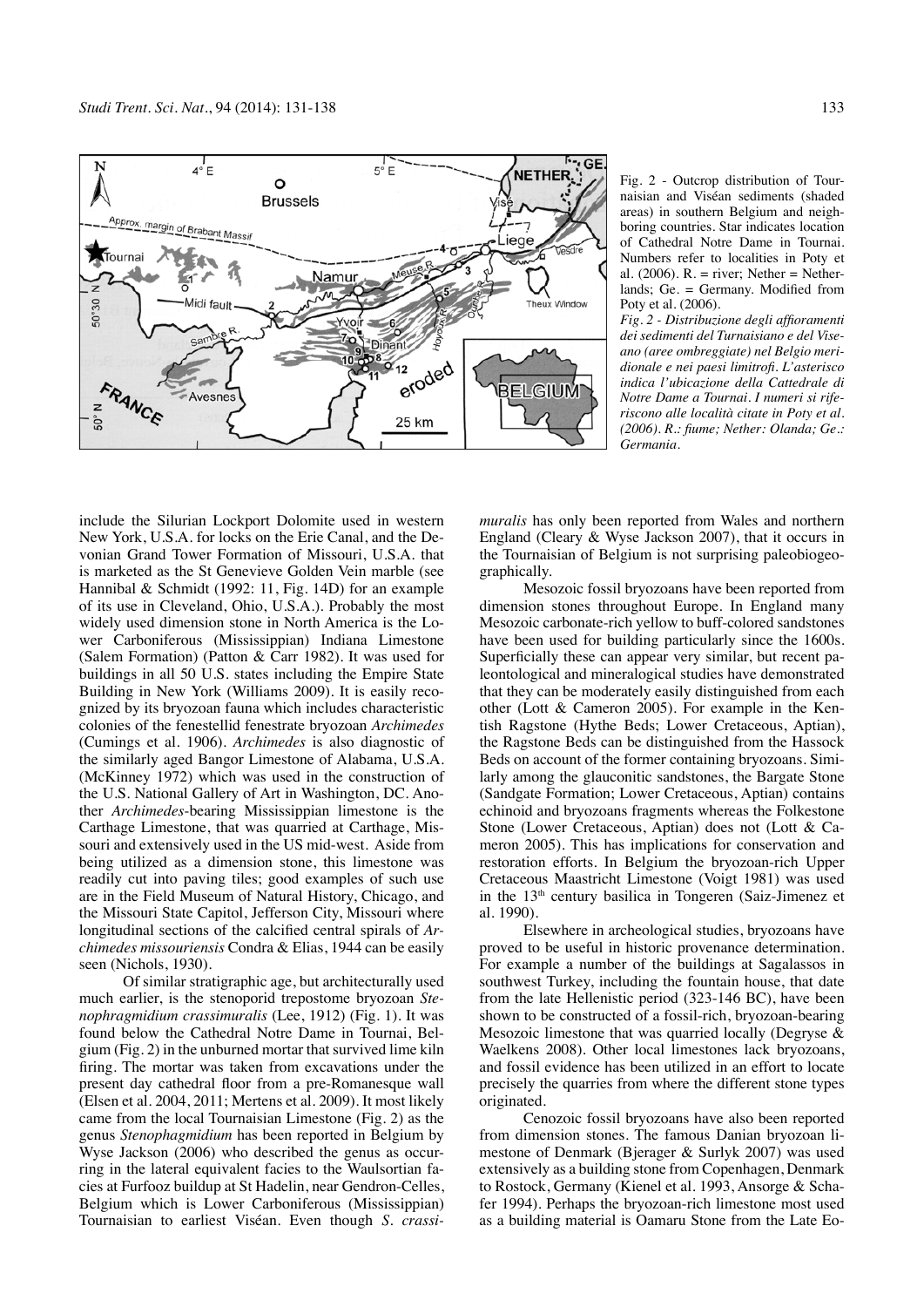

Fig. 3 - Location map of Ware Church (star) in Gloucester County (A), Virginia (B), U.S.A. (C). The nearest Mississippian aged limestone outcropping in Virginia indicated by the star in B is 460 km west.

*Fig. 3 - Ubicazione della Ware Church (asterisco) a Gloucester County (A), Virginia (B), U.S.A. (C). I calcari di età mississipiana più vicini affioranti in Virginia indicati con un asterisco in B, si trovano 460 km a ovest.*

cene to the Early Oligocene Ototara Limestone from Otago, New Zealand (Cooper 1966, Christie et al. 2001). First used in the mid-nineteenth century particularly in the cities of Christchurch, Oamaru and Dunedin, this material is still

quarried today. The Miocene bryozoan limestones that crop out at numerous localities in Moravia, southeast Czech Republic contain multiple bryozoan species (Zagorsek 2010a, b). A number of these limestones have been exploited for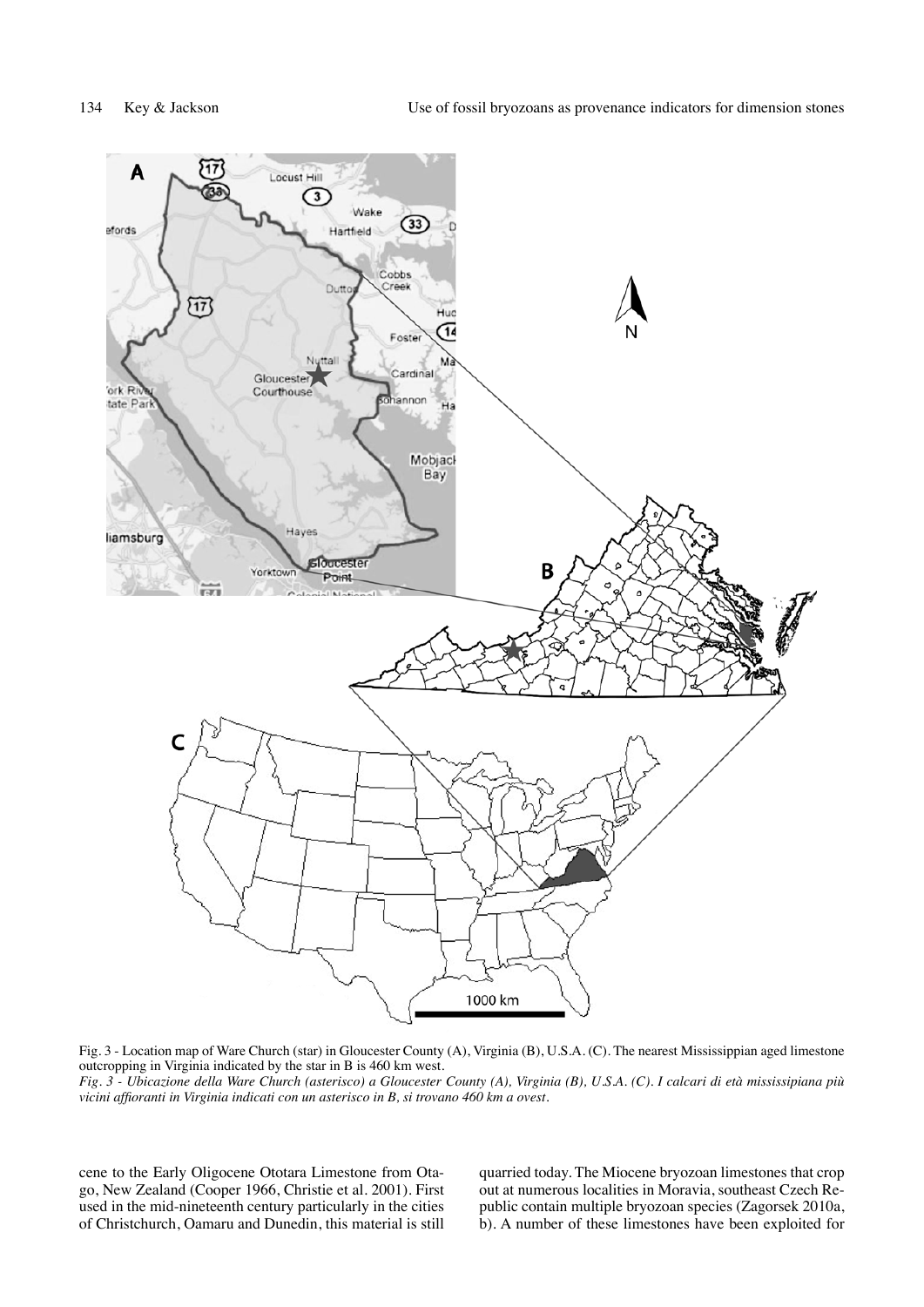

Fig. 4 - Photomicrographs of (A) transverse and (B) tangential sections through the arthrostylid cryptostome bryozoan *Pseudonematopora* from the Lower Carboniferous, Lower to Middle Mississippian, Tournaisian to Viséan stages of Western Europe. It was found in a tombstone from the cemetery of Ware Church in Gloucester County, Virginia, U.S.A. (Fig. 3).

*Fig. 4 - Microfotografie della sezione trasversale (A) e tangenziale (B) del briozoo criptostoma artrostilide* Pseudonematopora *dei piani Turnaisiano-Viseano del Mississipiano Inferiore-Medio, Carbonifero Inferiore, dell'Europa occidentale. E' stato trovato in una lapide tombale del cimitero di Ware Church, a Gloucester County, in Virginia, U.S.A. (Fig. 3).*

dimension stone over several centuries. Among them are those used for the Austerlitz memorial at Mohyla míru near Brno, that commemorates the battle of 1805 when Napoleon defeated the joint Russian and Austrian forces. This stone was quarried 100 m from the location of the memorial (K. Zagorsek pers. comm., 11 June 2012). Similar bryozoan-rich limestone was used for the construction of the impressive classical Reistna Colonnade near Valtice erected between 1817 and 1823. Rozenbaum et al. (2008) used the presence of fossil bryozoans in dimension stones to ascertain that the best replacements for use in an historic building renovation near Paris were from Middle Eocene Lutetian limestones in France. Finally, in Spain the crypt of the cathedral at Almudena begun in the 1880s is partially constructed of Upper Miocene cheilostome bryozoan-bearing Novelda Stone from Alicante (Fort et al. 2002; Ascaso et al. 2004). In southern Spain, the bryozoan-rich Upper Miocene (Tortonian) Santa Pudia Limestone was used for the historic buildings in Granada, such as the cathedral, the palace of Carlos V in the Alhambra, and the Royal Hospital (Vázquez et al. 2013). The youngest fossil bryozoans we could find in dimension stones are from the Pliocene of Europe. In Austria the monument Dreifaltigkeits-säule (Trinity Column) at Ernstbrunn, is carved from the bryozoan-rich Celleporen-Kalk (Pliocene) (Suess 1862). Locally in Suffolk, England during the 1800s, the upper part of the Coralline Crag that contains a rich Pliocene bryozoan fauna (Busk 1859) was utilized as a building material (Kelly 1879).

In addition to these examples of fossil bryozoans being used to determine the source of building stones, bryozoans have also been used to constrain the source of smaller carved stones. Bryozoans were used to determine the source of the  $17<sup>th</sup>$  century Ellington Stone. The Ellington Stone is a limestone slab discovered sometime between 1907 and 1920 in what is now Ellington Township, Illinois, U.S.A. The date 1671 along with Jesuit symbols are carved on one side of the slab. If not a hoax (Wisseman 2007a), it would push back two years the date of French exploration down the Mississippi River before the 1673 Jolliet-Marquette expedition (Steck 1974; Wisseman 2007b). A cursory analysis by the Illinois Geological Survey staff attributed the fenestrate bryozoans preserved in the slab to the Warsaw Limestone from western Illinois (Wisseman 2007a,b). By comparing the bryozoans with Snyder's (1991) monograph on North American Lower Carboniferous (Mississippian) fenestrates, we can confirm this stone contains fenestellid bryozoans from the Warsaw Limestone from the Viséan (Meramecian) Stage. The bryozoan-rich facies of the Warsaw Limestone has an outcrop distribution (Snyder 1991, Fig. 1) that includes Ellington Township where the stone was found. Thus the bryozoan fossils help support the claim that the stone is not a hoax, though the perpetrators of a hoax could have obtained the stone locally.

Finally we used the presence of a fossil bryozoan to help the historians of the 17<sup>th</sup> century Ware Church (Gloucester County, Virginia, U.S.A., Fig. 3) constrain the source of the black limestone tombstone of Edward Porteus (1642-1696) (Brown 2011). We found the arthrostylid cryptostome bryozoan *Pseudonematopora* preserved in the tombstone (Fig. 4). The biostratigraphic range of the genus is the Lower Carboniferous, Lower to Middle Mississippian, Tournaisian to Viséan stages (Wyse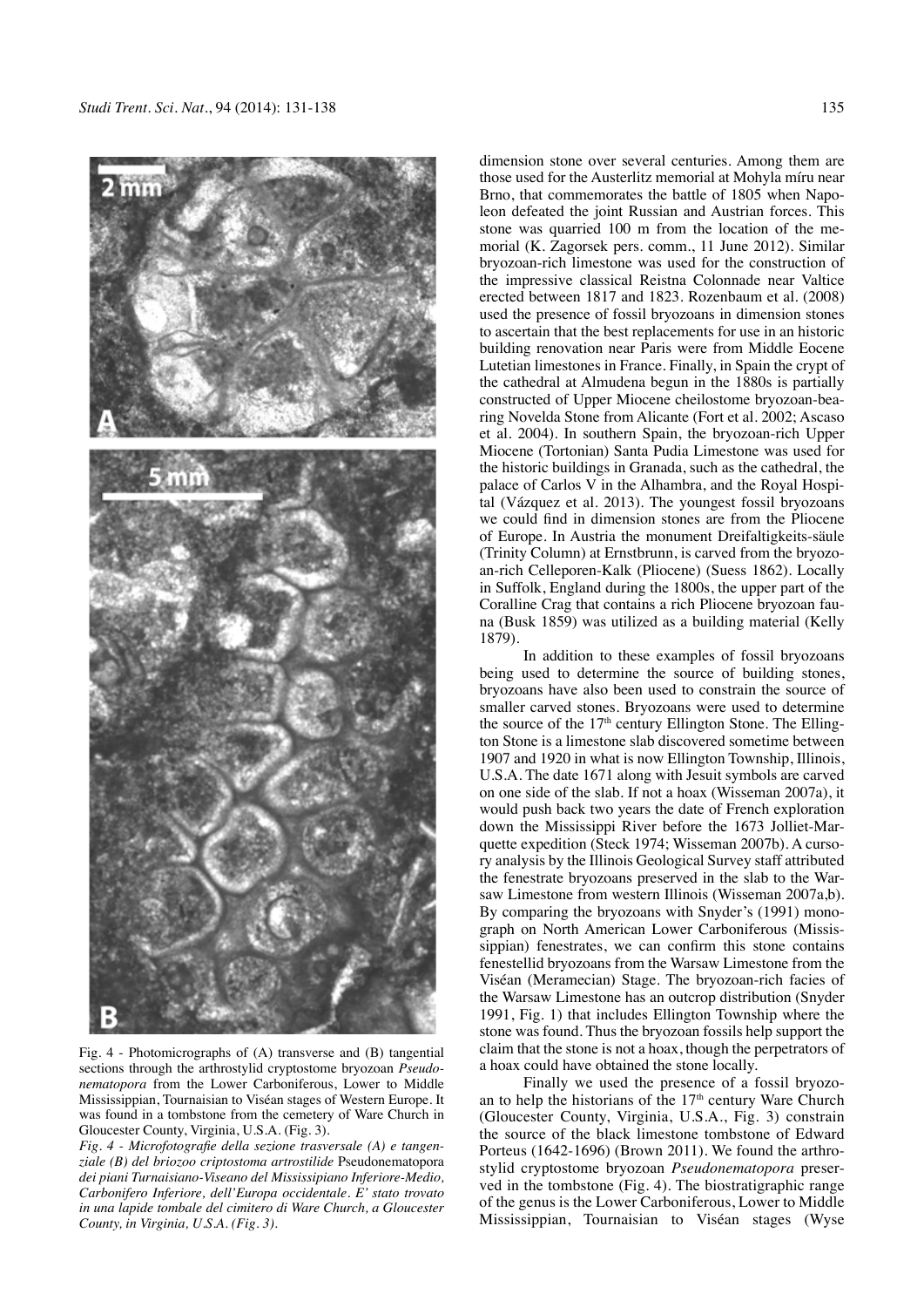Jackson 1996; Alroy 2000). There are no candidate limestones in the local area (Fig. 3B), and the genus' paleobiogeographic distribution is restricted to Canada, Western Europe (i.e., United Kingdom and Ireland), Kazakhstan, and Mongolia (Wyse Jackson 1996; Alroy 2000). As most of the finished goods in colonial America at the time were shipped from Europe to Virginia (Pecoraro & Givens 2006), the tombstones' provenance is likely Western Europe. Within Western Europe it was most likely quarried in Belgium as that is within the paleobiogeographic distribution of the genus, and Belgium has a long history of exporting their local Lower Carboniferous black limestone (Fig. 2) tombstones (Storemyr et al. 2007).

### 3. DISCUSSION AND CONCLUSIONS

The previous case studies reveal two drawbacks of using fossil bryozoans as provenance indicators. First is the stratigraphic and geographic distributions of fossil bryozoans are incompletely known. Many more faunas need to be described globally. Second is the need for thin sectioning for proper identification of fossil bryozoans. Bryozoans often fragment easily (e.g., Smith 1995) which can make them small enough to be found in small dimension stones, like a microfossil. But these small fragments typically require thin sectioning for proper identification. Geoarcheologists and conservators have to balance the benefits of determining the source of the stone with the cost of the destructive process of thin sectioning. For example, in the case above of sampling the  $17<sup>th</sup>$  century tombstone, we were only allowed to take a small sample on the bottom of the side of the stone that was not visible to the public.

Fossil bryozoans from throughout their stratigraphic range can be found in dimension stones. Though most fossil bryozoans are incidental in these, the bryozoans are still useful for determining their provenance. Improved searchable online paleontologic databases allow for more efficient use of fossil bryozoans to constrain the stratigraphic and paleogeographic distribution of source rocks. Though underutilized in provenance studies of dimension stone, it is clear that if more attention was paid to bryozoans, an increased understanding of the lithologic nature of these materials could be gained by the architectural, conservation and construction sectors. This would aid in selection of suitable lithologically and chronologically closely-matched stone required for conservation and restoration projects in the future, which in turn could reduce long-term problems associated with ill-judged restoration.

#### Acknowledgements

We are grateful to Roger Cuffey (Pennsylvania State University, U.S.A.), Andrej Ernst (Kiel University, Germany), Joe Hannibal (Cleveland Museum of Natural History, U.S.A.), Gilles Mertens (QMineral, Belgium), Maynard Nichols (Virginia Institute of Marine Science, U.S.A.), Ursula Radis (Projekt Großgrabung Gründungsviertel, Germany), Norbert Vavra (Geozentrum, Austria), and Kamil Zágoršek (National Museum, Czech Republic) for answering our queries regarding the use of fossil bryozoans

in provenance studies and/or helping to obtain and identify specimens. This manuscript was greatly improved by a constructive review from Catherine Reid (University of Canterbury, New Zealand).

#### **REFERENCES**

- Alroy J., 2000 Paleobiology Database. Data was downloaded on 3 February 2013 using the genus name *Pseudonematopora* from http://paleodb.org.
- Ansorge J. & Schäfer H., 1994 Die konsolen des Rostocker Franziskanerklosters St. Katharinen. *Wismarer Studien Zur Archäologie und Geschichte Bd*., 4: 18-28.
- Ascaso C., Garcia del Cura M.A. & de los Rios A., 2004 Microbial biofilms on carbonate rocks from a quarry and monuments in Novelda (Alicante, Spain). In: St Clair L. & Seward M. (eds), *Biodeterioration of stone surfaces*. Kluwer, Dordrecht: 79-98.
- Barton W.R., 1968 *Dimension stone*. U.S. Bureau of Mines, Washington, 147 pp.
- Bevins R.E., Pearce N.J.G. & Ixer R.A., 2011 Stonehenge rhyolitic bluestone sources and the application of zircon chemistry as a new tool for provenancing rhyolitic lithics, *J. Archaeol. Sci.*, 38: 605-622.
- Bjerager M. & Surlyk F., 2007 Danian cool-water bryozoan mounds at Stevns Klint, Denmark - A new class of non-cemented skeletal mounds. *J. Sed. Res.*, 77/ 8: 634-660.
- Brown L., 2011 The gravestone of Edward Porteus. *Fam. Tree Search*, 15/3: 27-29.
- Busk G., 1859 *A monograph of the fossil Polyzoa of the Crag*. Monogr. Palaeontograph. Soc., London, 136 pp.
- Christie A.B., Thompson B.N. & Brathwaite R.L., 2001 Mineral commodity report 21 – Limestone, marble and dolomite. *New Zealand Mining*, 29: 6-25.
- Cleary D. & Wyse Jackson P.N., 2007 *Stenophragmidium* Bassler, 1952 (Trepostomida: Bryozoa) from the Mississippian of Ireland and Britain. *Irish J. Earth Sci.*, 25: 1-25.
- Colao F., Fantoni R., Ortiz P., Vazquez M.A., Martin, J.M., Ortiz R. & Idris, N., 2010 - Quarry identification of historical building materials by means of laser induced breakdown spectroscopy, X-ray fluorescence and chemometric analysis. *Spectrochim. Acta*, B65: 688-694.
- Cooper R.A., 1966 Limestone resources of the Otago area. *New Zealand Geol. Surv. Report*, 15: 1-67.
- Cumings E.R., Beede J.W., Branson E.B. & Smith E.A., 1906 - Fauna of the Salem Limestone of Indiana. *Indiana Dept. Geol. Natur. Res. Ann. Report*, 30: 1187-1486
- Degryse P. & Waelkens M., 2008 *Sagalassos VI: Geo- and bioarchaeology in the territory of Sagalassos*. Leuven University Press, Leuven, 328 pp.
- Doehne E. & Price C.A., 2010 *Stone conservation: An overview of current research* (2nd edition). Getty Conservation Institute, Los Angeles, 159 pp.
- Dreesen R. & Dusar M., 2004 Historical building stones in the province of Limburg (NE Belgium): Role of petrography in provenance and durability assessment. *Mater. Charact.*, 53, 273-287.
- Elsen J., Brutsaert A., Deckers M. & Brulet R., 2004 Microscopical study of ancient mortars from Tournai. *Mater. Charact.*, 53: 289-294.
- Elsen J., Mertens G. & Van Balen K., 2011 Raw materials used in ancient mortars from the Cathedral of Notre-Dame in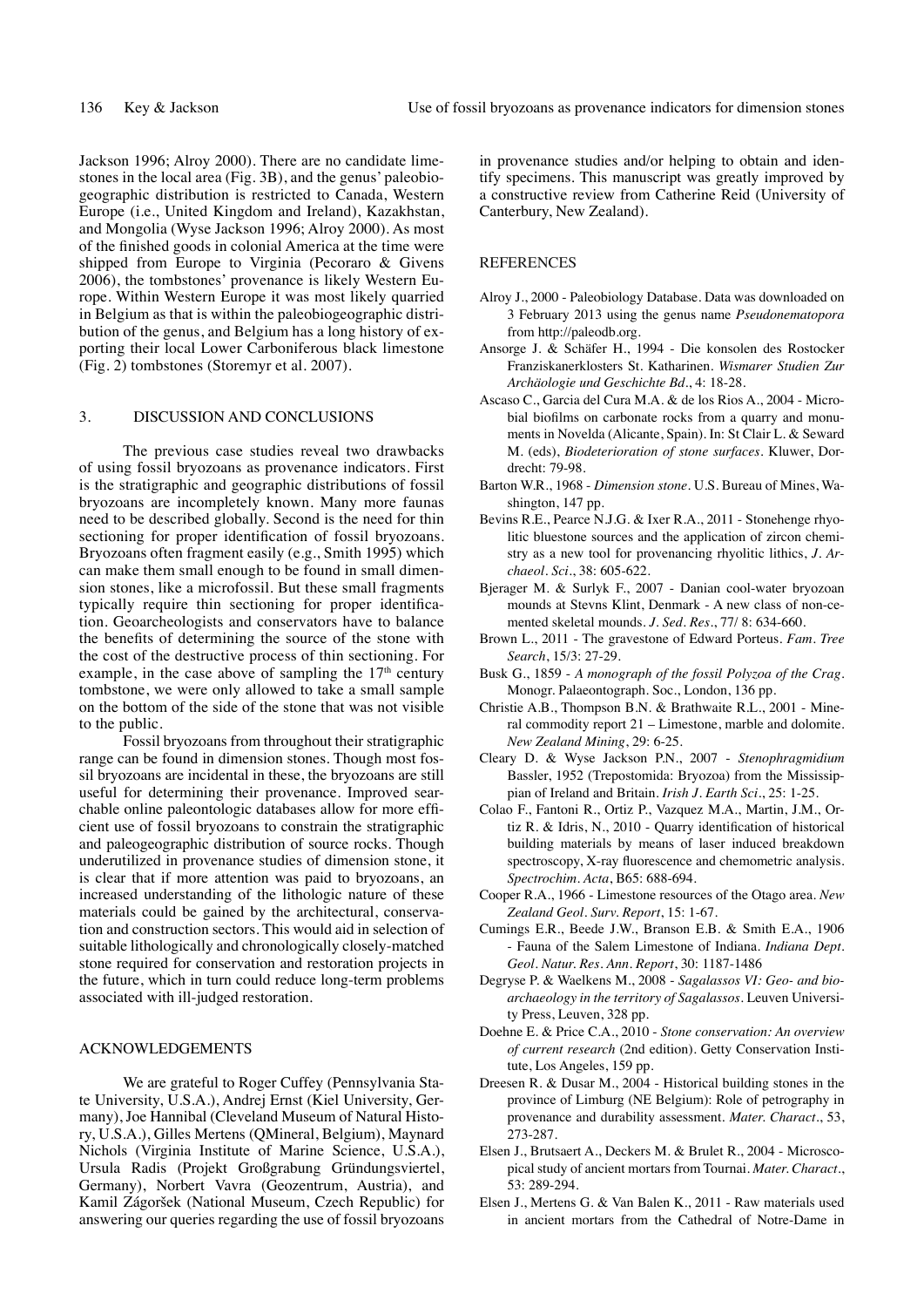Tournai (Belgium). *Eur. J. Mineral.*, 23: 871-882.

- Ernst A., 2011 *Bericht über die Untersuchung der Kalksteinplatten aus der Großgrabung Gründungsviertel*. Unpublished report to Ursula Radis of Projekt Großgrabung Gründungsviertel. Lübeck, Germany, pp. 5.
- Flügel E. & Flügel C., 1997 Applied microfacies analysis: Provenance studies of Roman mosaic stones. *Facies*, 37/1: 1-48.
- Fort R., Bernabéu A., García del Cura M.A., López de Azcona M.C., Ordóñez S. & Mingarro F., 2002 - Novelda Stone: Widely used within the Spanish architectural heritage. *Mater. de Constr. (Madrid)*, 52: 19-32.
- Fronteau G., Moreau C., Thomachot-Schneider C. & Barbin V., 2010 - Variability of some Lutetian building stones from the Paris Basin, from characterisation to conservation. *Engineer. Geol.*, 115: 158-166.
- Hannibal J.T. & Schmidt M.T., 1992 *Guide to the building stones of downtown Cleveland: A walking tour*. Guidebook 5, State of Ohio, Division of Geological Survey, Columbus, 33 pp.
- International Paleontological Association, 2011 *Directory of paleontologists of the world*. Accessed 23 August 2011 from http://ipa.geo.ku.edu.
- Johnson A., 2008 *Solving Stonehenge: The new key to an ancient enigma*. Thames and Hudson, London, 288 pp.
- Kelly E.R., 1879 *The Post Office directory of the counties of Cambridge, Norfolk and Suffolk*. Kelly, London, 679 pp.
- Key M.M. Jr., Teagle R. & Haysom T., 2010 Provenance of the stone pavers in Christ Church, Lancaster Co., Virginia. *Quart. Bull. Arch. Soc. Virginia*, 65: 1-15.
- Kienel U., Ansorge J. & Schäfer H., 1993 Bryozoenkalk des Dan (Alttertiär) als naturwerkstein im ehemaligen Rostocker kloster St. Katharinen unter besonderer Berücksichtigung der kalkigen nannofossilien (coccolithen). *Archiv für Geschiebekunde*, 1/7: 371-378.
- Lott G. & Cameron D., 2005 The building stones of south east England; Mineralogy and provenance. *10th Euroseminar on Microscopy Applied to Building Materials,* 2005: 1-16.
- McKinney F.K., 1972 Nonfenestrate Ectoprocta (Bryozoa) of the Bangor Limestone (Chester) of Alabama. *Geol. Surv. Alabama Bull.*, 98: 1-144.
- Meeks S.C., 2000 *The use and function of Late Middle Archaic projectile points in the midsouth*. Report of Investigations 77, Office of Archaeological Services, University of Alabama Museums, Moundville, 162 pp.
- Mertens G., Elsen J., Brulet R., Brutsaert A. & Deckers M., 2009 - Quantitative composition of ancient mortars from the Notre Dame Cathedral in Tournai (Belgium). *Mater. Charact.*, 60: 580-585.
- Merida J.E. & Boardman R.S., 1967 The use of Paleozoic Bryozoa from well cuttings. *J. Paleontol.*, 41: 763-765.
- Nichols H.W., 1930 Unlabeled fossils. *Field Mus. News*, 1/11: 1.
- Patton J.B. & Carr D.D., 1982 The Salem Limestone in the Indiana building-stone district. *Indiana Dept. Nat. Res. Geol. Surv. Occas. Paper*, 38: 1-31.
- Pecoraro L.J. & Givens D.M., 2006 'Like to perish from want of succor or reliefe': The provisioning of the 17th-century Virginia during times of change. *Post-Medieval Arch.*, 40: 62-79.
- Perens H. & Kala E., 2007 *Limestone A national stone of Estonia*. MTU GEOguide Baltoscandia, Tallin, 36 pp.
- Poty E., Devuyst F.-X. & Hance L., 2006 Upper Devonian and Mississippian foraminiferal and rugose coral zonations of Belgium and northern France: a tool for Eurasian correla-

tions. *Geol. Mag.*, 143: 829-857.

- Přikryl R. & Smith B.J., 2005 *Building stone decay: From diagnosis to conservation*. Special Publication 271, Geological Society, London: 1-339.
- Rapp G.R. & Hill C.L., 2006 *Geoarchaeology: The earth-science approach to archaeological interpretation*, 2nd edition. Yale University Press, New Haven, 368 pp.
- Ray J.H., 2007 *Ozarks chipped-stone resources: A guide to the identification, distribution, and prehistoric use of cherts and other siliceous raw materials*. Missouri Archaeological Society, Springfield, 423 pp.
- Rozenbaum O., Barbanson L., Muller F. & Bruand A., 2008 Significance of a combined approach for replacement stones in the heritage buildings' conservation frame. *Compt. Rend. Geosci.*, 340: 345-355.
- Ruppel S.C. & Walker K.R., 1982 Sedimentology and distinction of carbonate buildups: Middle Ordovician, East Tennessee. J. Sedimentary Petrology. 52/4: 1055-1071.
- Saiz-Jimenez C., Garcia-Rowe J., Garcia del Cura M.A., Ortega-Calvo J.J., Roekens E. & Van Grieken R., 1990 - Endolithic cyanobacteria in Maastricht Limestone. *Sci. Total Environ.*, 94: 209-220.
- Smith A.M., 1995 Palaeoenvironmental interpretation using bryozoans: A review. In: Bosence D.W.J. & Allison P.A. (eds), *Marine palaeoenvironmental analysis from fossils*. Special Publication 83, Geological Society, London: 231- 243.
- Snyder E.M., 1991 Revised taxonomic procedures and paleoecological applications for some North American Mississippian Fenestellidae and Polyporidae (Bryozoa). *Palaeontographica Americana*, 57: 1-275.
- Steck F.B., 1974 *The Joliet-Marquette expedition, 1673*. Catholic University of America, Studies in American Church History, Number 6, Ams Press, New York, 334 pp.
- Storemyr P., Degryse P. & King J.F., 2007 A black Tournai "marble" tombslab from Belgium imported to Trondheim (Norway) in the 12th century: Provenance determination based on geological, stylistic and historical evidence. *Materials Character.*, 58: 1104-1118.
- Suess E., 1862 *Der Boden der Stadt Wien nach seiner Bildungsweise: Beschaffenheit und seinen Beziehungen zum bürgerlichen Leben*. Braumüller and Hofbuchändler, Wien, 336 pp.
- Vázquez P., Alonso F.J., Carrizo L., Molina E., Cultrone G., Blanco M. & Zamora I., 2013 - Evaluation of the petrophysical properties of sedimentary building stones in order to establish quality criteria. *Construct. Build. Materials*, 41: 868- 878.
- Ulrich E.O., 1924 Paleontologic notes. *Tennessee Div. Geol. Bull*., 28: 120-121.
- Voigt, E., 1981 Upper Cretaceous bryozoan-seagrass association in the Maastrichtian of the Netherlands. In: Larwood G.P. & Nielsen C. (eds), *Recent and Fossil Bryozoa*. Olsen and Olsen, Fredensborg: 281-298.
- Waelkens M., Herz N. & Moens L., 1992 *Ancient stones: Quarrying, trade and provenance*. Leuven University Press, Leuven, 292 pp.
- Watson J., 1916 *British and foreign marbles and other ornamental stones*. Cambridge University Press, Cambridge, 485 pp.
- Williams D.B., 2009 *Stories in stone: Travels through urban geology*. Walker, New York, 272 pp.
- Wisseman S.U., 2007a The mystery of the Ellington stone. *Illinois Antiq.*, 42/3-4: 30.